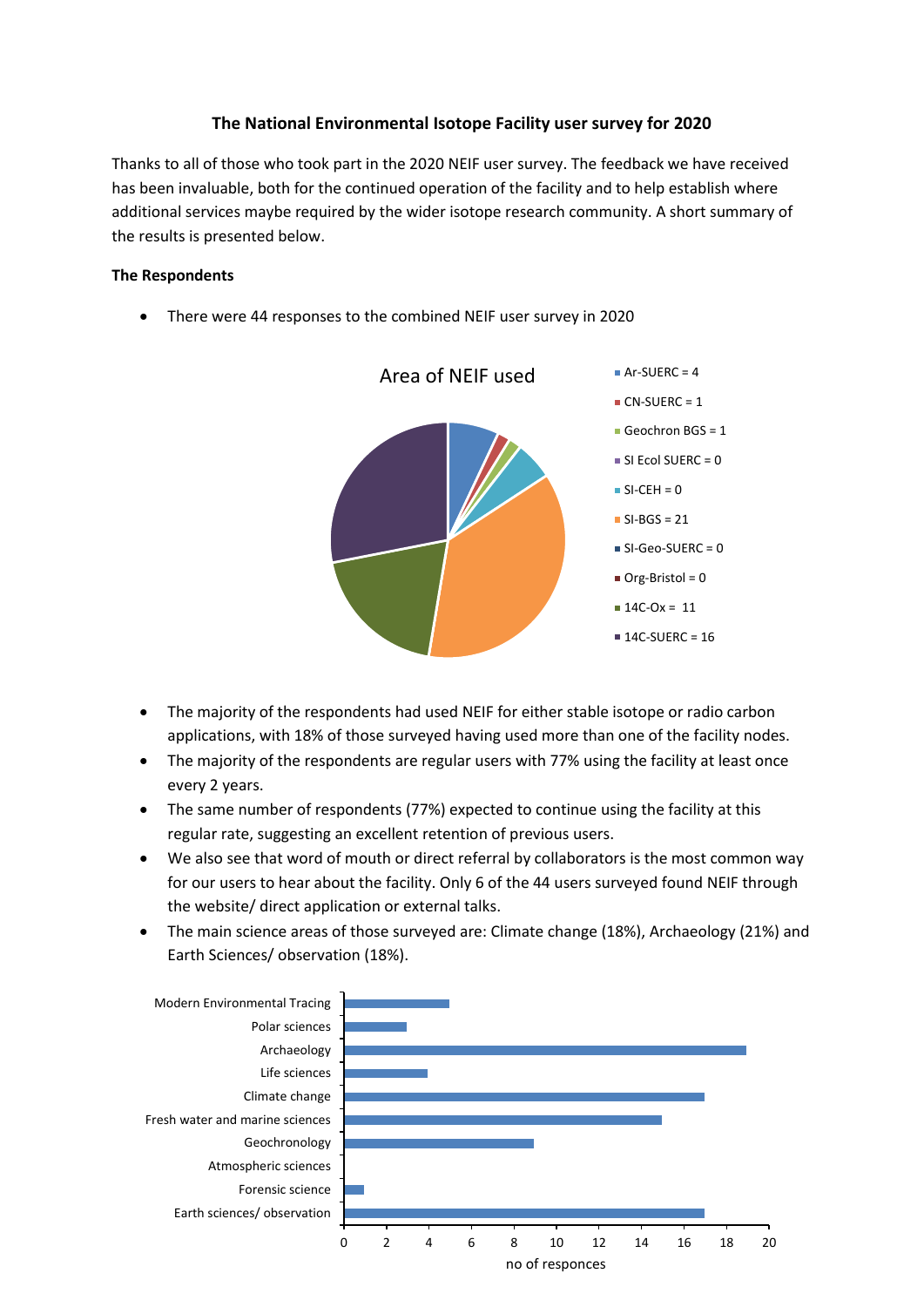#### **The Application Process**

- The majority of the users found that applying to the NEIF facilities was a simple or very simple process (70%).
- The majority of uses found that facility staff responded promptly to their initial enquiry for support.
- Whilst 27 of the respondents thought the steering committee feedback ranked 5-6 out of 6, 17 of the users though the feedback was less detailed (scores of 2-4).
- Within 2020, of the 44 projects submitted by the survey respondents, 26 were funded first time, 13 on re submission and only 5 unfunded, a highly successful application rate.
- Where originally unfunded, 72% of users found the feedback they received from the steering committee detailed (scoring 5-6 out of 6). However, less than half of these (38%) suggested that the feedback was useful in helping them re-submit their application.
- Q10 asked how this application processes could be improved this led to 26 free form comments, 9 of these suggested the process worked well. The others varied in their comments often suggesting faster feedback turnaround, longer applications, more detailed thoughtful reviewer comments, improvements to the web portal. *The free form comments have been sent in full to the NEIF operation group.*

### **The Facility and Training**

- When asked, 93% of respondents thought the NEIF facilities were world excellent, scoring 5- 6 out of 6.
- The same proportion of respondents considered the staff service to be excellent (93% scoring 5-6 out of 6).



# NEIF Facilities and staff service

- 88% of respondents considered NEIF and our ability to tailor to specific project requirements essential to their work (scoring 5-6 out of 6).
- When asked how the NEIF facilities could be improved 7 of the 17 free form comments suggested no changes and an excellent set of facilities. Amongst the other comments were improvements to sample turn around time, changes to the application process, clearer